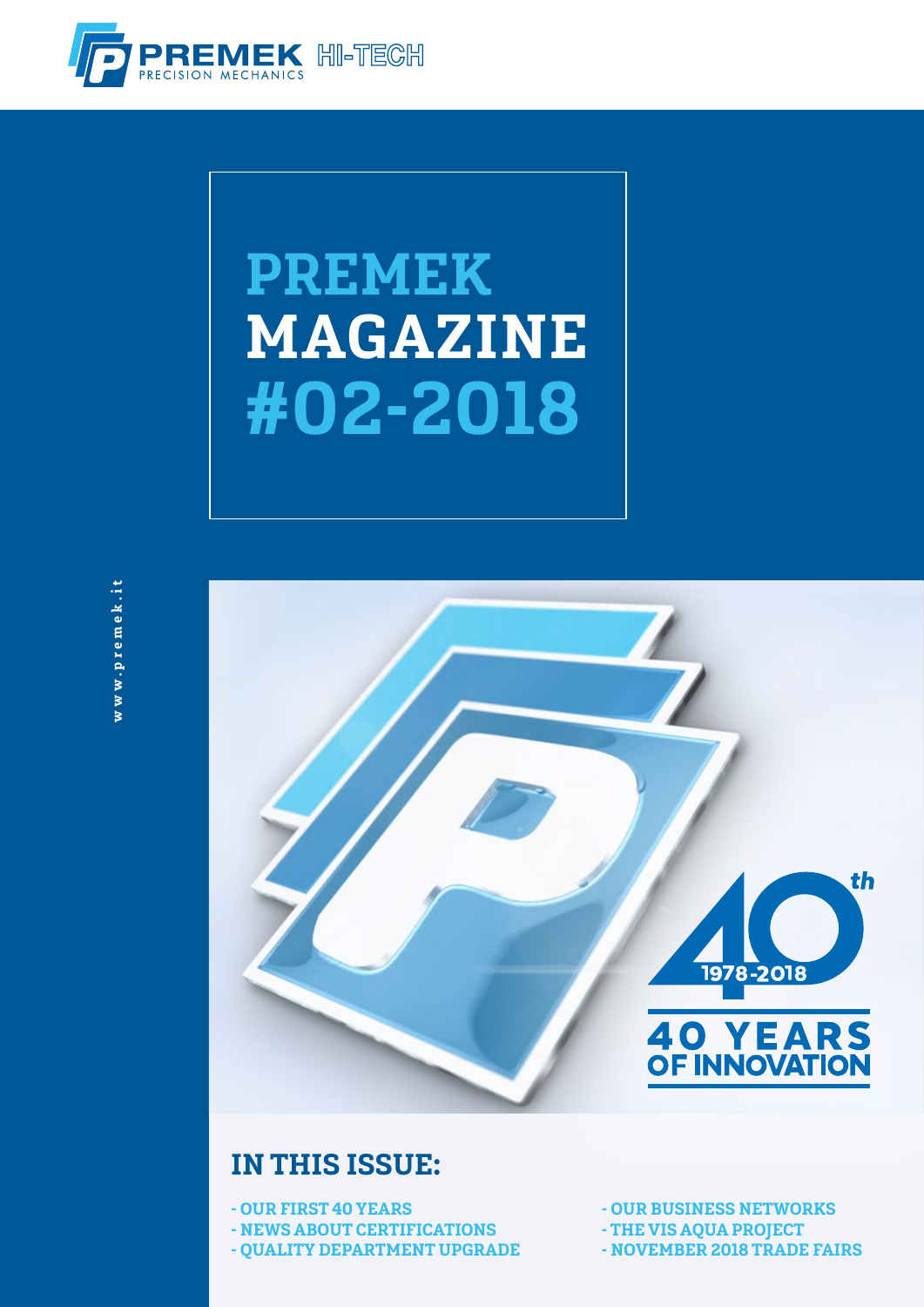What do the first forty years of the company I founded represent for me? The commitment of a lifetime. A story to tell, a milestone poised to become a new starting point, a moment to celebrate with my family, partners, all my staff, customers and suppliers. The value of reciprocal trust and the ability to be a team player, but above all the demonstration that I was right to always focus on tomorrow, and sometimes even to jump without a parachute.

We set up in 1978 and by the late 80s we were one of first precision engineering firms in Italy to break away from established mature sectors to focus on the requirements of the automotive industry. And we struck out boldly again years later, when we sensed that the time had come for us to grow in highly evolved sectors, like aviation and aerospace engineering. After that, in recent times, we realised that if we wanted to keep supplying the Northern Europe markets, vital to us, we would have to face the 4.0 revolution head on. We did it - and I am proud to admit - before the law changed, bringing financing for those who computerize their business.

We have received the UNI FN ISO 14001:2015 environmental management standard certification whose regulations cover both internal factors, including waste water, hazardous substances and accident risks, and external factors like climate volatility. This new "trophy" demonstrates a commitment to respecting the environment by using

Now our factory is totally digital. To beat this challenge, we hired young people, new figures, who have turned out to be indispensable. The average age of our staff is 38 years old. That doesn't mean that we don't value the importance of experience, but that you have to There is always a steady stream of news of every type at Premek Hi Tech. Evolving is a pillar of our business philosophy. Our commitment to constantly expanding and updating our certification system is proof of that.





What else can I say? With my children, Marco and Francesco, aged 42 and 35 respectively, in key positions, I am proud to head a company that today invests 10% of turnover in research and development, believes in business networks and despite having just celebrated forty years in business, already has its eye on the next forty years. There's plenty to do yet, and we are readier than ever.

> *President Gino Camuccio*



LED lighting and photovoltaic energy generation systems to achieve an increasingly consistent reduction in emissions. At the same time, we have upgraded our UNI EN ISO 9001 certification to the 2015 version, embracing an even more responsible vision of quality, whereby customer satisfaction can be increased by the organisation focusing on community and other internal/external subjects, and furthermore substantially integrating management systems, in terms of sustainability, also via the common denominator of Risk Based Thinking.

The jewel in our crown is that we can proudly state that auditors gave us precious recognition in the form of an official attestation of merit for our ability to manage and optimise production processes and resources, including communication, placing our company in the top 3 in the inspections and testing results.

#### MORE CERTIFIED QUALITY AND MANAGEMENT: We've got UNI EN ISO 14001:2015 and the 2015 UNI EN ISO 9001 upgrade.



#### OUR FIRST 40 YEARS. A history focused on tomorrow.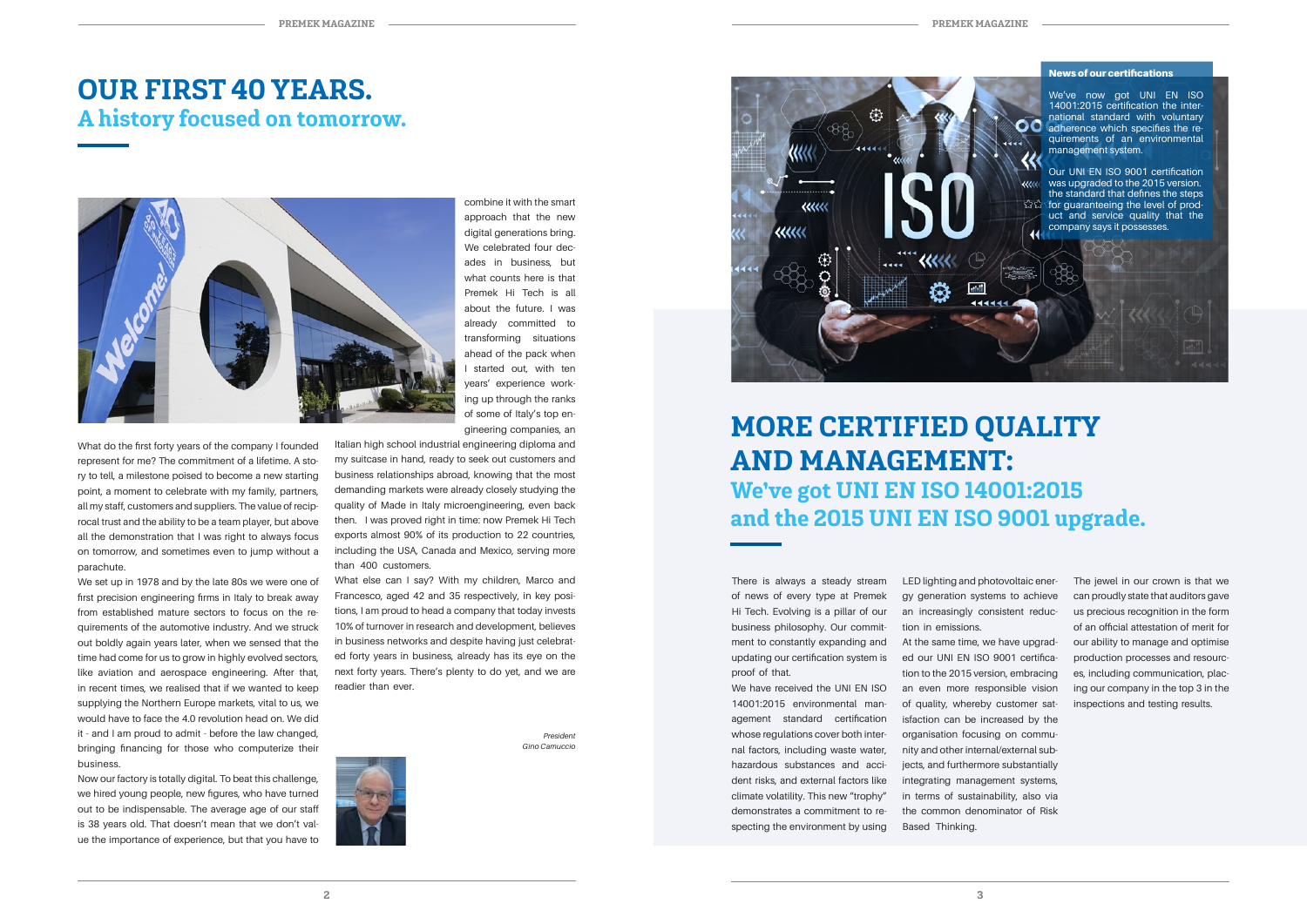#### NEW ARRIVALS IN THE QUALITY DEPARTMENT. A boost for the department staff and cutting-edge equipment.

are autonomous or synergistic, depending on the tasks that operators are involved in.

We brought in a new, state of the art optical scanner to analyse machined pieces, so we can get a direct comparison between the physical object and corresponding CAD model, calculating any discrepancies between the design and manufactured product.

We are thus also doing more and better in product quality.

"Passion for quality" is not a slogan to us. It is fact, supported by a quality policy that pervades every aspect of our business and shines through in the excellent standards of our quality department. To keep pushing the boundaries of perfection ever forward, you need to invest. We already know that, so we recently boosted our quality department with new human resources and technology. We increased staff numbers and redefined its organisational model, dividing it into supplier quality control, manufacturing quality control and final quality control. This is to ensure that there is a specific reference for any enquiries, samples, information or communication for all areas of operational checks. Operations



#### Quality department staff



- 
- 
- 1 Manufacturing quality control manager
- 

Achieving the UNI EN ISO 14001:2015 certification mentioned in the previous pages is proof of increasing commitment to sustainability in the shape of significant, repeated investment in technology for best use of renewable energy. We've invested significant amounts of money in clean energy. We started in 2015, installing the first photovoltaic panels, which met a demand for 150 kW, with further additions in 2017 meeting demand for a further 110 kW. The result, we'll repeat with pride, has allowed us to "spare" the atmosphere the impact of almost 100 tons of carbon dioxide.

We recently also installed air-conditioning in our 5,000 sq.m. manufacturing sections and workshops, completely overhauling the air filtering system as well.

This series of important investments was designed to create a safer, more comfortable work environment.



### A GREATER COMMITMENT TO SUSTAINABILITY. Important numbers in every sense.

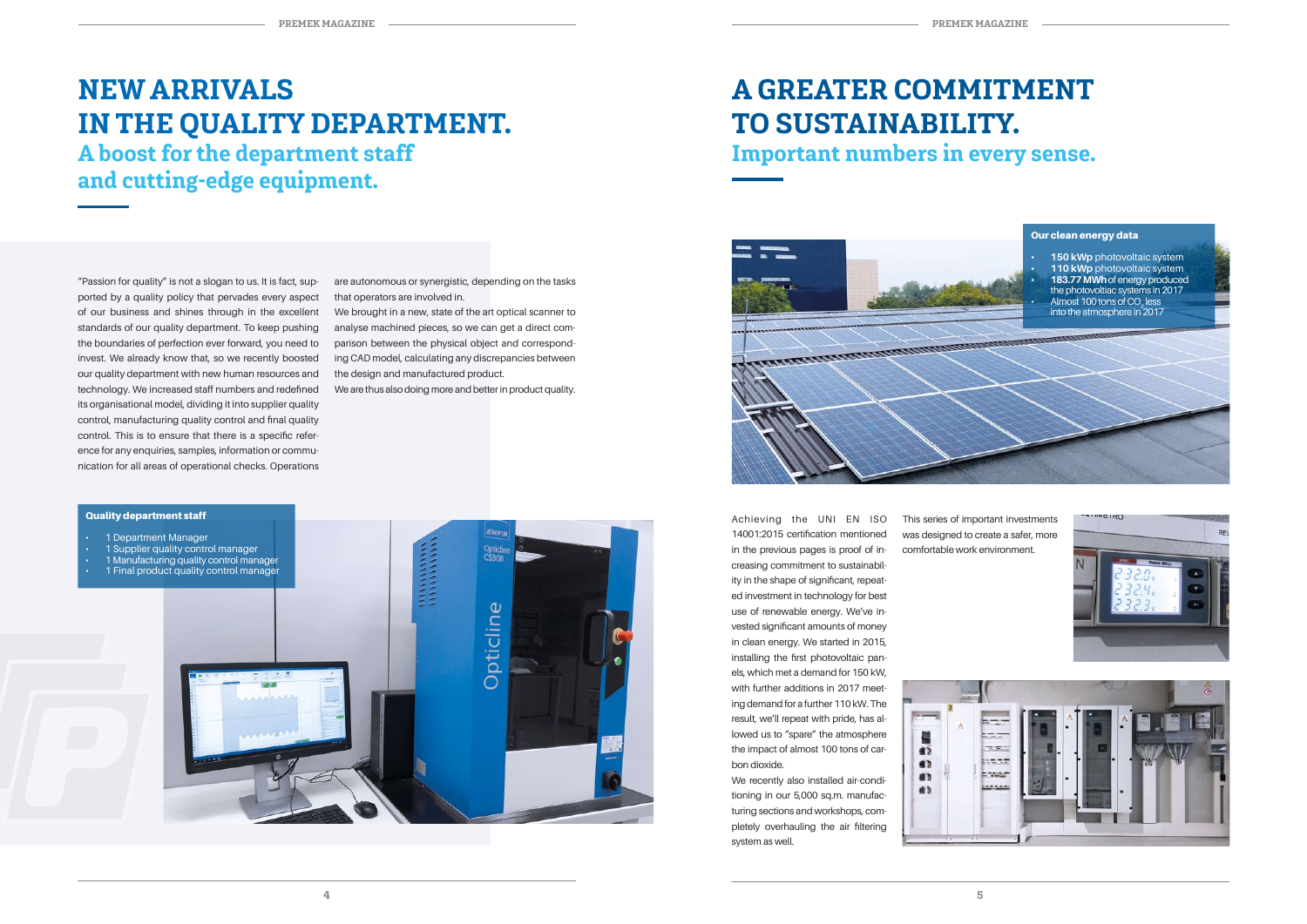# THE HEAD OF THE VIS AQUA PROJECT EXPLAINS.



*We asked master engineer Sandro Targa, designer of the new Vis Aqua VLHHT hydrokinetic turbine to talk to us about it.*

#### **What led to the creation of the Vis Aqua VLHHT project?**

Sandro Targa: "Rising demand for energy and a growing awareness of environmental issues has increased interest in hydroelectric energy production from small systems. Besides conventional hydroelectric dam project technology, people are now experimenting with new smaller scale hydroelectric systems that best meet local energy needs: the role of the small hydroelectric system is becoming more and more important on a global scale."

S.T. "Let's start by saying that compared to other renewable energy sources like wind or photovoltaic, hydroelectric energy can produce energy without interruption, which is a major advantage. Let's add that hydroelectric energy generated with a system like Vis Aqua, with very low drops and using hydraulic wheels or other devices that do not require reservoirs or dams along rivers, or canals, besides having a lower environmental impact, as previously mentioned, does not require costly high-tension power lines because it uses small-scale qenerators."

**What are the benefits and prospects?**

to developing countries as well. Exploiting sustainable hydroelectric resources with systems like these can greatly benefit communities. It goes without saying that implementing technology like this requires sufficiently trained personnel, recruited locally, thus promoting development." **What extras does hydroelectric energy produced with a system like Vis Aqua offer, compared to other renewable energy sources?**

S.T. "Systems like Vis Aqua VLHHT cost less to produce and affect the environment much less. This kind of technology is of great interest lopment took place between 2014

**Do you have any project data and ideas of what the future holds?** S.T. "The idea for the project came to us in 2012. Research and deve-

In April we were at Hannover Messe, the benchmark industrial technology showcase that we've taken part in forty times, from the year we set up, and shortly before, from 17th to 19th April we were also at Medtec Europe in Stuttgart, a specialist trade fair for the medical technology industry supply chain. Computerizing our business several years back also had a really positive effect here on consolidating existing partnerships and potential new customers. We were there as part of the Meditech Group, a business network specialising in solutions for the field of medical devices and equipment for the medical and food sector, combining the complementary skill sets of leading companies in precision engineering, plastic processing, sheet metal working, and aluminium and titanium anodizing. We head the network, as we do with another, Vis Aqua, set up to develop innovation in hydroelectric projects. Via Vis Aqua we launched a very interesting project in late 2016, headed by master engineer, Sandro Targa. Working with the Goriziane group who supply advanced engineering solutions, we worked on the development, prototyping, assembly, and mechanical and electrical testing of an innovative zero environmental impact hydrokinetic turbine with vertical plates. The positive results yielded by this experience included discovering that the physical and mathematical principles on which the design was based can also be applied to hydroelectric energy production exploiting kinetic wave energy. The new hydrokinetic turbine was recently presented to the Municipality of Pordenone and

and 2018, with important investment in developing mathematical models and proprietary software and conducting various technical feasibility and financial sustainability simulations. For the first prototype, with a metre high drop, a highly flexible, rapid installation turbine was created with two opposing rotating shafts and a nominal output of 28 kW at the rotor, creating almost zero environmental impact. In an agreement with the Municipality of Pordenone, the turbine was installed at the city water treatment plant managed by Hydrogea, the company responsible for integrated water services in 20 of the 36 municipalities in the Pordenone area, allowing mechanical and electrical testing to be performed to confirm the validity of the data for yield and power generated in the simulations. There are already plans to develop a second prototype for the industrialisation of system modularity so it can be easily scaled to the required size for various different installations, with a new rotating blade set-up under an innovative patent by Vis Aqua, which should increase turbine efficiency by about 20%."

## PREMEK HI TECH HEADING TWO BUSINESS NETWORKS.

From medical sector solutions with Meditech Group to development of an innovative hydrokinetic turbine with Vis Aqua.

> the company that manages most of the water resources of the munici-

palities in the Pordenone area, illustrating all aspects of the turbine from benefits to function.

This all proves that in an increasingly competitive market, the business network has much more strategic value, sharing physical and non-physical resources to stimulate the ability to innovate and create business models to global market standard.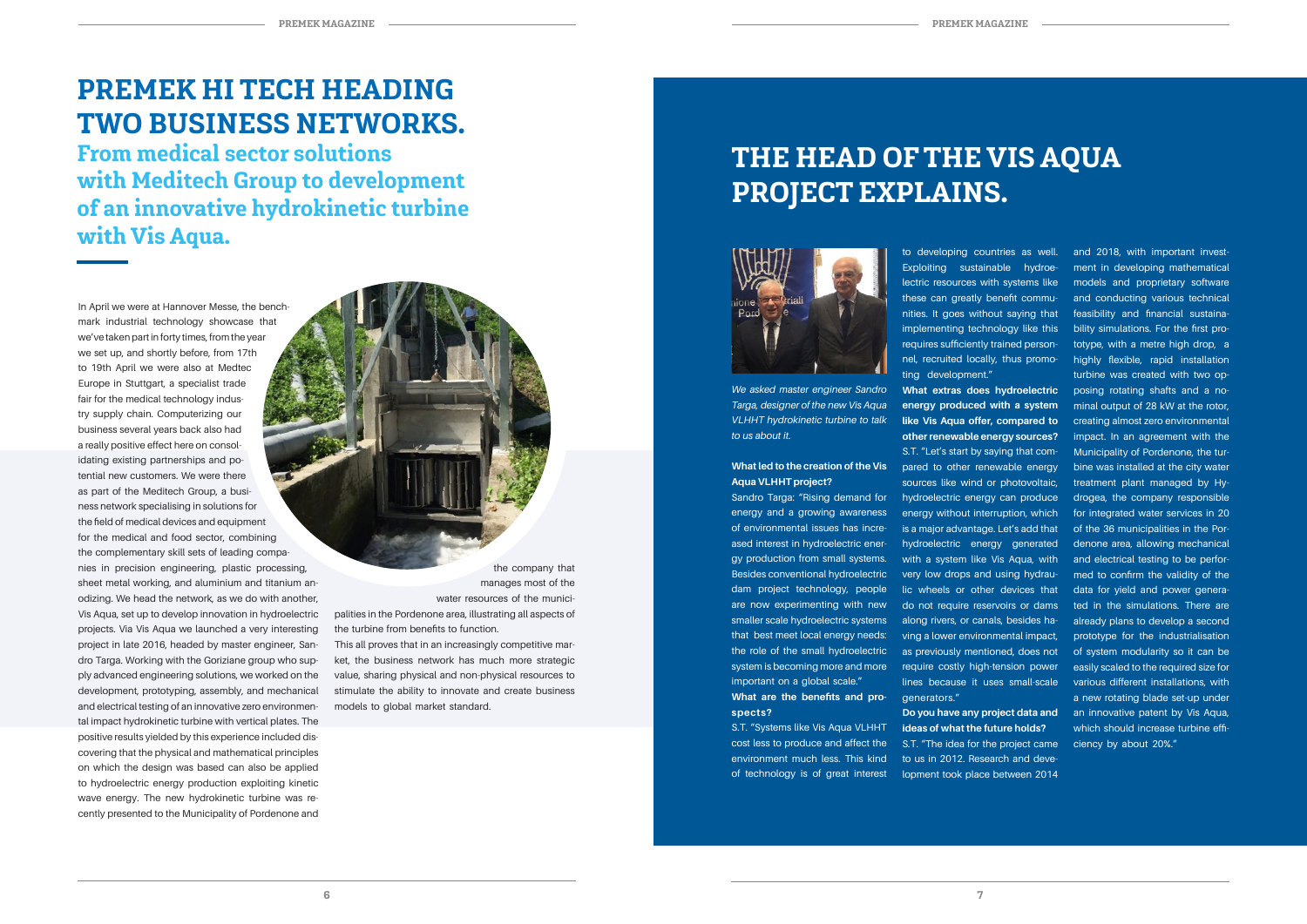PREMEK MAGAZINE









#### BROADER REPRESENTATION AT TRADE FAIRS.

Upcoming events: Compamed and ELMIA Subcontractor.

Premek Hi Tech overseas market activity, translating into more than four fifths of its production destined for export, means we have always had to participate in the main international trade fairs.

On 13th-16th November we'll be at ELMIA Subcontractor, the International Industrial Subcontracting trade fair that takes place annually in Jönköping, Sweden, as we have done for the past thirty years, confirming the now traditional Premek Hi-Tech presence in the international public eye. For the Scandinavian event, a rendez-vous for particularly exacting buyers who seek product quality superior to the average, we will as always be showcasing the best of our products for the sectors served by this trade fair.

Besides the main events in the engineering sector, including the previously mentioned Hannover Messe, we have now established a regular presence at the trade fairs in other high value-added sectors, from which orders keep increasing. In light of that, from 12th to 15th

November we will be at Compamed International trade fair for Suppliers and Producers of Medical Technologies in Düsseldorf as part of the aforementioned Meditech Group, a business network operating in the field of medical devices and equipment for the medical and food sector.

For the aerospace engineering sector, we will be at the next Toulouse Space Show, an event we attended in June. In the same sector, we will also be taking our brand and technologies to the upcoming ASD Days in Paris.



On 5th October we celebrated our first forty years at our facility. We are still buzzing with satisfaction over a highly successful event, attended by a host of representatives from the industry and from local institutions and information providers to name but a few. To celebrate our first four decades in business we wanted to showcase our passion for quality and our focus on foreign markets, proven by the attendance of our foreign partners and clients, whose trust and support have helped us reach this important milestone.

Fun and entertainment were accompanied by the presentation of an important business story, which has seen us join the leading lights that helped create the exemplary industrial model of Northern Italy, and which earned us a wealth of experience that now helps us face the future with greater drive, always determined to aim beyond it.









#### PREMEK HI TECH'S 40TH BIRTHDAY PARTY. Fun, entertainment and the story of an experience.

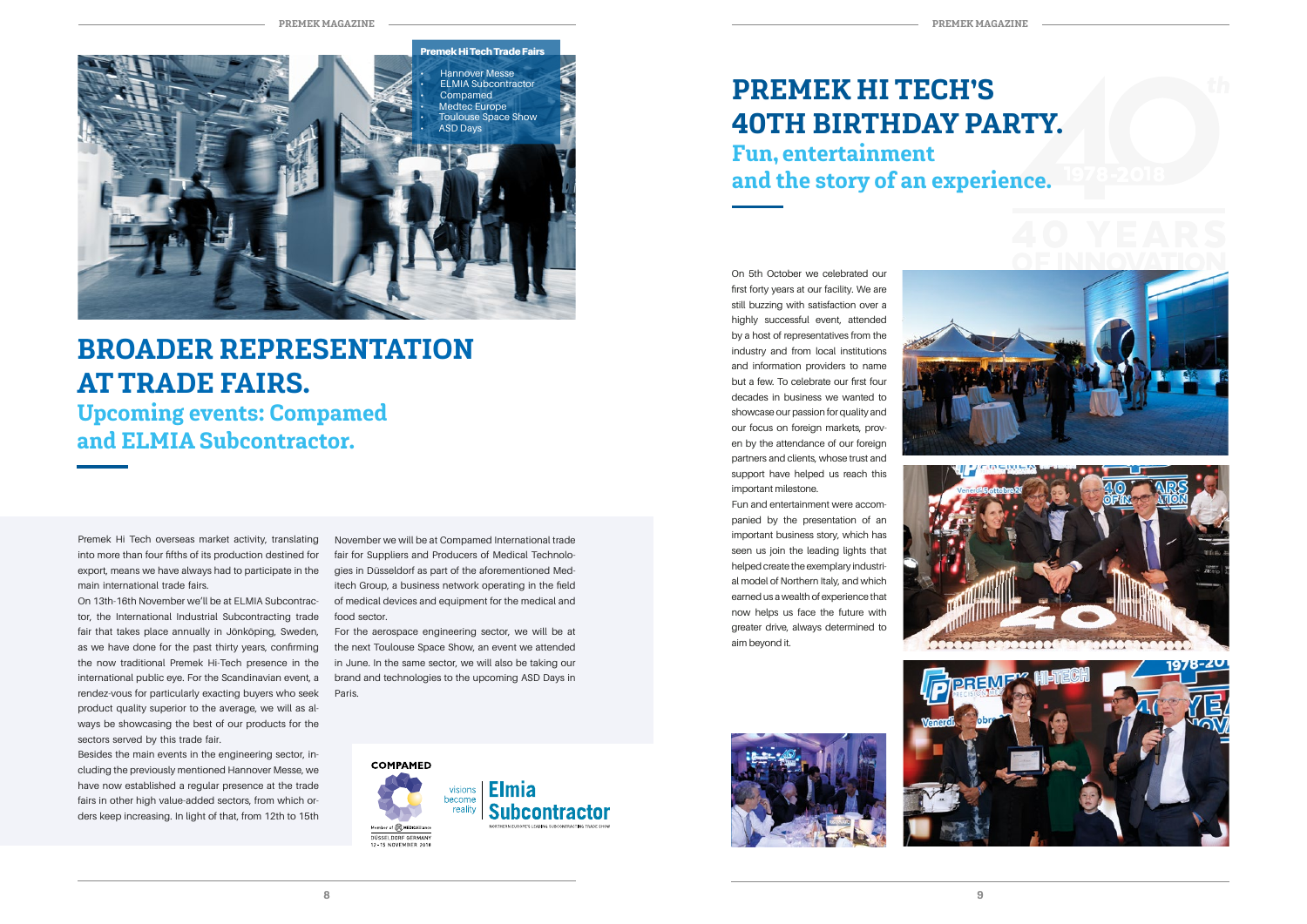The pleasure and honour of extending our official thanks to Saab AB Training & Simulation for 23 years of integrity and trust in Premek Hi Tech.



Our international guests at our 40th birthday celebrations included Andreas Brorsson, commodity manager mechanics at Saab AB Training & Simulation, the branch of Saab AB that produces simulation and training systems for the defence and security industry, the 2026. first Saab AB division that we started collaborating with lt goes without saying that this is an extremely rewardback in 1995.

To mark the occasion, Andreas Brorsson received a plaque from Gino Camuccio bearing Premek Hi Tech's quality standards. official thanks to Saab AB Training & Simulation for the integrity, respect and honesty it has afforded Premek Hi Tech in twenty-three years of close and profitable collaboration.

It may also be of interest to know that we have extended our contract to supply airliner flap micro-adjustment system actuators to Saab AB avionics systems, another division that we have worked with for many years, until

ing achievement for us as trusted collaborators of an industrial group whose industry dictates extremely high